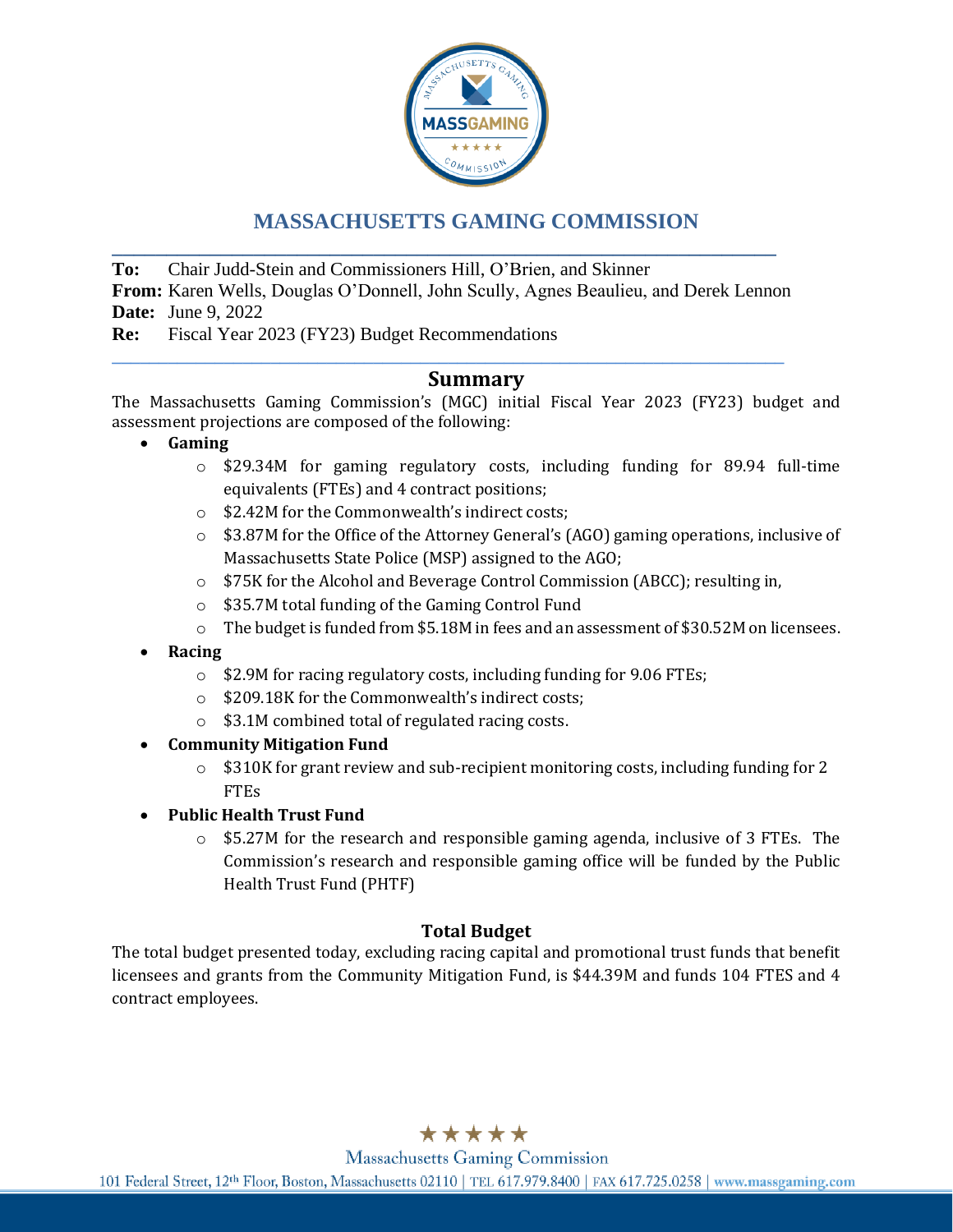|                                                 |                                         | <b>Fiscal Year 23</b> |             |                    |
|-------------------------------------------------|-----------------------------------------|-----------------------|-------------|--------------------|
| Fund                                            | <b>Grouping Name</b>                    | <b>Budget</b>         | <b>FTEs</b> | <b>Contractors</b> |
| 10500001 Gaming Control Fund                    | <b>MGC Regulatory Costs</b>             | 29,343,551.47         | 89.94       | 4.00               |
|                                                 | Indirect                                | 2,419,852.48          |             |                    |
|                                                 | Office of Attorney General and AGO MSP  | 3,866,497.12          |             |                    |
|                                                 | Alcohol and Beverage Control Commission | 75,000.00             |             |                    |
| <b>Gaming Control Fund Total</b>                |                                         | 35,704,901.07         |             |                    |
|                                                 |                                         |                       |             |                    |
| MGC Mass Racing Development and Oversight Trust | <b>MGC Regulatory Costs</b>             | 2,898,624.44          | 9.06        |                    |
|                                                 | Indirect                                | 209,178.18            |             |                    |
| MGC Mass Racing Development and Oversight Trust |                                         |                       |             |                    |
| Total                                           |                                         | 3,107,802.62          |             |                    |
| 10500004 Community Mitigation                   | <b>MGC Regulatory Costs</b>             | 310,057.34            | 2.00        |                    |
| <b>Community Mitigation Total</b>               |                                         | 310,057.34            |             |                    |
| 40001101 Public Health Trust Fund               | Research and Responsible Gaming/PHTF    | 5,267,001.23          | 3.00        |                    |
| <b>Public Health Trust Fund Total</b>           |                                         | 5,267,001.23          |             |                    |
|                                                 |                                         | 44,389,762.26         | 104.00      | 4.00               |

### **Gaming Control Fund Regulatory vs. Statutory Costs**

It is important to distinguish among the different components of the proposed budget for FY23 and understand the difference between regulatory and statutory costs. The composition of the Gaming Control Fund budget can be broken up into two areas. The first area comprises the regulatory costs of the Massachusetts Gaming Commission to regulate category 1 and 2 facilities. These regulatory costs are directly within control of the Gaming Commission. The second area comprises statutory costs that are assessments contained in the Expanded Gaming Act but are not within the budgetary discretion of the Gaming Commission. The statutory costs are the responsibility of our licensees to pay. Most of this memorandum focuses on the regulatory costs of the MGC. Below is a summary of the ~\$6.36M statutorily required costs:

- \$3.87M for the costs of the Attorney General's Office (C. 12 § 11M),
- \$75K for the Alcoholic Beverage Control Commission (C. 10 § 72A), and
- \$2.42M for Commonwealth of Massachusetts Assessed Indirect Costs (ANF Bulletin 5).

The Commission's regulatory FY23 budget projections total \$29.34M, and fund 10 divisions. The funding level of each division, along with the change from the previous year, is laid out in further detail later in this memorandum.

### **FY23 Regulatory Budget Development Process and Recommendations**

In FY23, the MGC will continue allocating funds to each division/bureau and tracking contractual commitments, expenditures, and salaries against each division/bureau budget. The Commission will be using the expense budget feature in the Massachusetts Management and Accounting Reporting System (MMARS) to establish these budgets and automate the process of tracking each budget to actual expenditures and commitments.

The MGC's annual budget building process begins in February and concludes once the Commission approves a budget in June. The MGC Office of Finance met with each division/bureau head within the MGC and developed spending and revenue projections that are best estimate representations of what will be needed in FY23 to operate the Commission, as well as what can be expected for revenue based on the Commission's current fee structures. These requests were then reviewed by the CFAO, the Executive Director, and the Treasurer of the Commission. A third review was conducted by

## \*\*\*\*\*

**Massachusetts Gaming Commission** 101 Federal Street, 12th Floor, Boston, Massachusetts 02110 | TEL 617.979.8400 | FAX 617.725.0258 | www.massgaming.com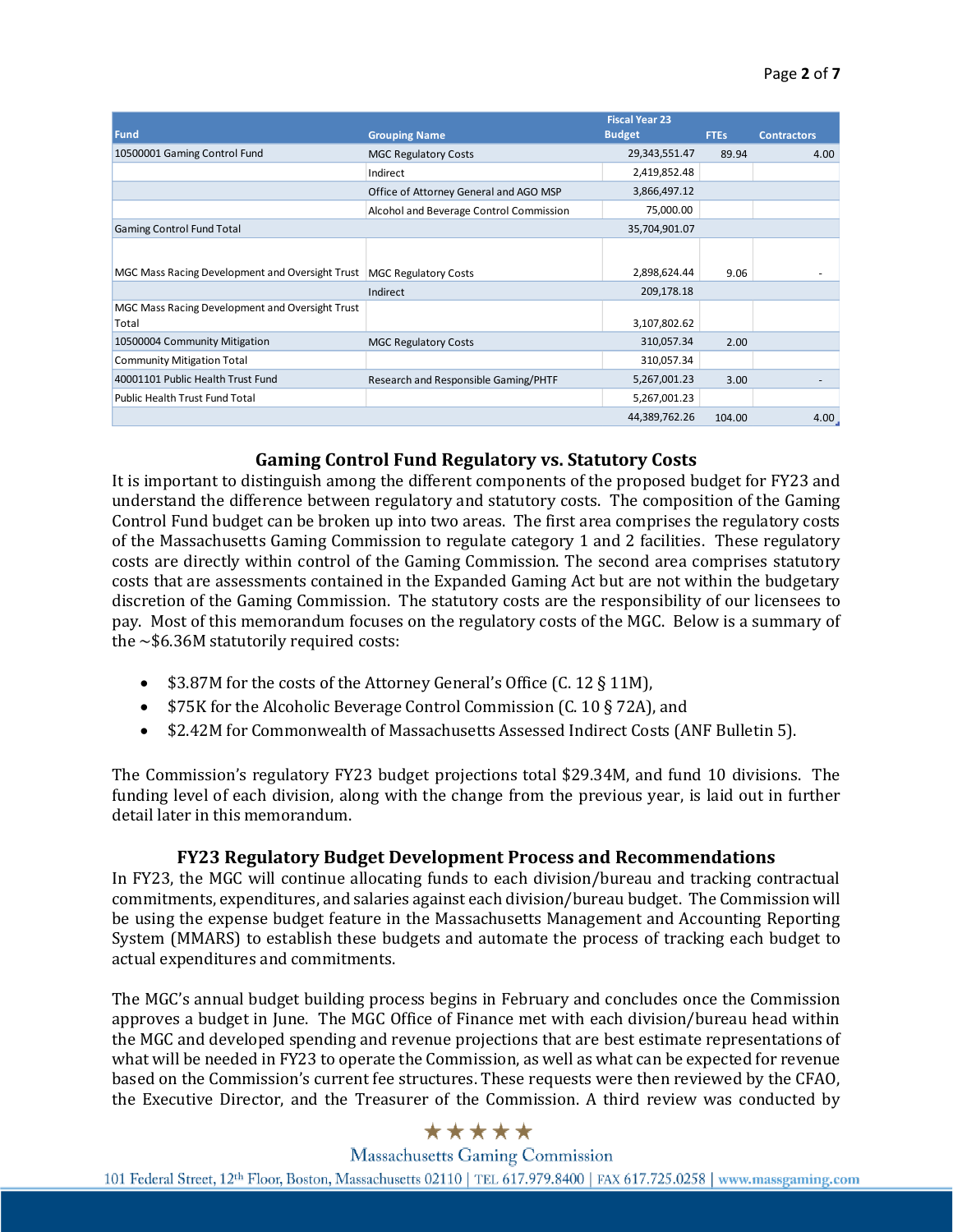representatives of the current gaming licensees (Penn, Encore, and MGM) in a virtual meeting on May 19, 2022. The meeting included a comprehensive review of the Commission's budget, as well as a review of each division's staffing levels by employee and anticipated hires.

The following section of this memorandum is a summary by appropriation of spending anticipated for: the Gaming Control Fund, the Community Mitigation Fund, the Racing Oversight and Development Fund, and the Public Health Trust Fund. Immediately following each summary is a chart that demonstrates significant variances between FY22 and FY23 for each division/bureau. Attachment B to this document provides a view of each division's budget by object class, object code, and then specific budget item. This same information can be found in Attachment C, but the view is ordered first by object class, then object code, then division, and finally by specific budget item.

#### **Gaming Control Fund 1050-0001**

The MGC's currently approved FY22 budget for the Gaming Control Fund is \$33.08M. The MGC is recommending an FY23 budget of \$35.7M, which is an 7.9% increase over the currently approved FY22 budget. The MGC's regulatory costs funded by the Gaming Control Fund increased by 7.9% from \$27.2M in FY22 to \$29.34M in FY23, the statutorily required costs increased by 8.04% from \$5.89M in FY22 to \$6.36M in FY23. The table below summarizes significant changes by regulatory vs statutorily required costs between fiscal years:

|                              | <b>Object</b> |                                | <b>Fiscal Year</b> | <b>Fiscal Year</b>                             |                 | <b>Variance</b> |                                      |
|------------------------------|---------------|--------------------------------|--------------------|------------------------------------------------|-----------------|-----------------|--------------------------------------|
| <b>Fund Grouping Name</b>    | <b>Class</b>  | object_class_name              | 2022               | 2023                                           | <b>Variance</b> | %               | <b>Variance Notes</b>                |
| 10500001 Gaming Control Fund |               |                                |                    |                                                |                 |                 |                                      |
|                              |               |                                |                    |                                                |                 |                 | High turnover in FY22 which is not   |
|                              |               | REGULAR EMPLOYEE               |                    |                                                |                 |                 | expected to continue in FY23. 3%     |
| <b>MGC Regulatory Costs</b>  | AA            | COMPENSATION                   | \$6,951,959.00     | \$7,982,768.03                                 | \$1,030,809.03  |                 | 14.83% COLA built in.                |
|                              |               | <b>REGULAR EMPLOYEE</b>        |                    |                                                |                 |                 |                                      |
|                              | <b>BB</b>     | <b>RELATED EXPEN</b>           | \$43,700.00        | \$81,197.00                                    | \$37,497.00     |                 | 85.81% Partial restoration of travel |
|                              | CC.           | <b>SPECIAL EMPLOYEES</b>       | \$205,000.00       | \$248,022.52                                   | \$43,022.52     | 20.99%          |                                      |
|                              |               | <b>PENSION &amp; INSURANCE</b> |                    |                                                |                 |                 | Fringe rate increase of 2% and lower |
|                              | <b>DD</b>     | <b>RELATED EX</b>              | \$2,570,782.97     | \$3,198,108.43                                 | \$627,325.46    |                 | 24.40% turnover expected             |
|                              | EE            | <b>ADMINISTRATIVE EXPENSES</b> | \$523,003.92       | \$634,974.92                                   | \$111.971.00    |                 | 21.41% Partial restoration of travel |
|                              |               | <b>FACILITY OPERATIONAL</b>    |                    |                                                |                 |                 |                                      |
|                              | FF            | <b>EXPENSES</b>                | \$20,000.00        | \$20,000.00                                    | \$0.00          | 0.00%           |                                      |
|                              |               | <b>ENERGY COSTS AND SPACE</b>  |                    |                                                |                 |                 |                                      |
|                              | GG            | <b>RENTAL</b>                  | \$1,333,102.02     | \$1,347,958.08                                 | \$14,856.06     | 1.11%           |                                      |
|                              |               | <b>CONSULTANT SVCS (TO</b>     |                    |                                                |                 |                 | Independent monitor not built into   |
|                              | <b>HH</b>     | DEPTS)                         | \$1,170,881.10     | \$818,500.00                                   | $-5352,381.10$  |                 | -30.10% FY23 figures                 |
|                              |               |                                |                    |                                                |                 |                 | GEU turnover/vacancies not           |
|                              | IJ            | OPERATIONAL SERVICES           |                    | \$10,047,804.73 \$10,510,400.56                | \$462,595.83    |                 | 4.60% expected to continue in FY23   |
|                              | <b>KK</b>     | <b>EQUIPMENT PURCHASE</b>      | \$59,500.00        | \$62,000.00                                    | \$2,500.00      | 4.20%           |                                      |
|                              |               | <b>EQUIPMENT LEASE-</b>        |                    |                                                |                 |                 |                                      |
|                              | LL.           | MAINTAIN/REPAR                 | \$40,494.25        | \$41,707.90                                    | \$1,213.65      | 3.00%           |                                      |
|                              | <b>NN</b>     | INFRASTRUCTURE:                | \$25,000.00        | \$25,000.00                                    | \$0.00          | 0.00%           |                                      |
|                              | PP            | <b>STATE AID/POL SUB</b>       | \$175,000.00       | \$150,000.00                                   | $-$25,000.00$   | $-14.29%$       |                                      |
|                              |               |                                |                    |                                                |                 |                 | Increase to maintenance agreement    |
|                              | UU            | IT Non-Payroll Expenses        | \$4,025,680.24     | \$4,222,914.03                                 | \$197,233.79    |                 | 4.90% for LMS                        |
| <b>MGC Regulatory Costs</b>  |               |                                |                    |                                                |                 |                 |                                      |
| Total                        |               |                                |                    | \$27,191,908.23 \$29,343,551.47                | \$2,151,643.24  | 7.91%           |                                      |
| Indirect                     | <b>EE</b>     | <b>ADMINISTRATIVE EXPENSES</b> |                    | \$2,245,178.11 \$2,419,852.48                  | \$174,674.37    | 7.78%           |                                      |
| <b>Indirect Total</b>        |               |                                | \$2,245,178.11     | \$2,419,852.48                                 | \$174,674.37    | 7.78%           |                                      |
| Office of Attorney           |               |                                |                    |                                                |                 |                 |                                      |
| General and AGO MSP          | IJ            | <b>OPERATIONAL SERVICES</b>    | \$937,971.46       | \$939,113.12                                   | \$1,141.66      | 0.12%           |                                      |
|                              | OO            | (blank)                        | \$2,630,034.15     | \$2,927,384.00                                 | \$297,349.85    | 11.31%          |                                      |
| Office of Attorney           |               |                                |                    |                                                |                 |                 |                                      |
| General and AGO MSP          |               |                                |                    |                                                |                 |                 |                                      |
| Total                        |               |                                | \$3,568,005.61     | \$3,866,497.12                                 | \$298,491.51    | 8.37%           |                                      |
| Alcohol and Beverage         |               |                                |                    |                                                |                 |                 |                                      |
| <b>Control Commission</b>    | OO            | (blank)                        | \$75,000.00        | \$75,000.00                                    | \$0.00          | 0.00%           |                                      |
| Alcohol and Beverage         |               |                                |                    |                                                |                 |                 |                                      |
| <b>Control Commission</b>    |               |                                |                    |                                                |                 |                 |                                      |
| Total                        |               |                                | \$75,000.00        | \$75,000.00                                    | \$0.00          | 0.00%           |                                      |
| 10500001 Total               |               |                                |                    | \$33,080,091.95 \$35,704,901.07 \$2,624,809.12 |                 | 7.93%           |                                      |



**Massachusetts Gaming Commission**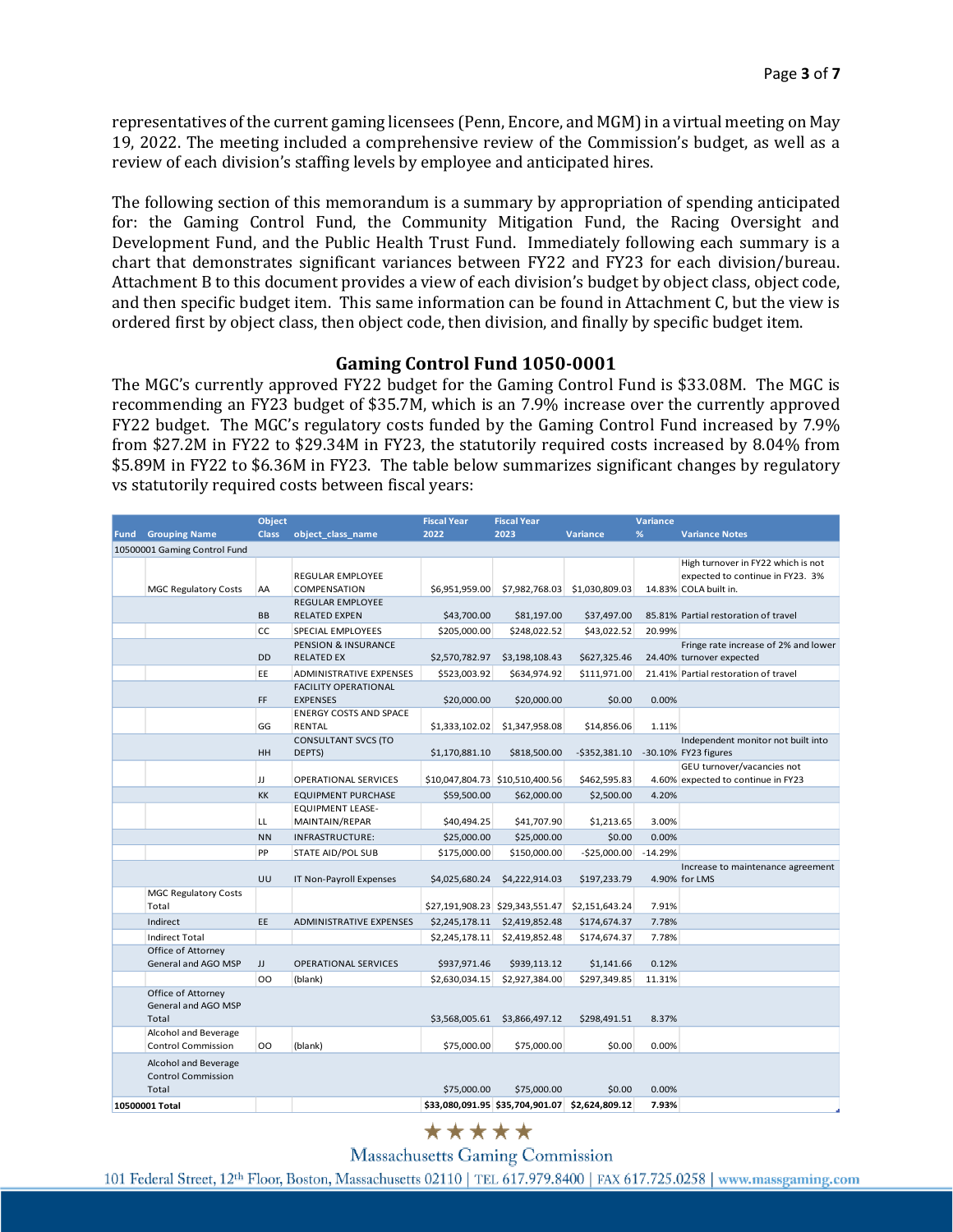The MGC Regulatory portion of the Gaming Control Trust supports 10 divisions/bureaus. Each division's/bureau's costs of providing regulatory oversight to expanded gaming are built into the spending figures in the table below, which represents, at a macro level, the anticipated spending. This item funds  $\sim$ 90 FTEs and 4 contract positions. The overall regulatory spending increased by 7.9% from \$27.2M in FY22 to \$29.34 in FY23. Most of the increases came as anticipated decrease in turnover savings both in FTEs as well as the GEU. We have also included a 3% COLA for FY23.

Below is a chart that compares each division by the currently approved FY22 budget and the proposed FY23 budget, for the Regulatory portion of the Gaming Control Fund, along with a brief explanation for any significant funding variances. Further details for budgets by each division are provided in attachments B and C:

|             |                              |             |                             | <b>Fiscal Year</b>           |                                 |                 | <b>Variance</b> |                                      |  |
|-------------|------------------------------|-------------|-----------------------------|------------------------------|---------------------------------|-----------------|-----------------|--------------------------------------|--|
| <b>Fund</b> | <b>Grouping Name</b>         | <b>Unit</b> | <b>Unit Name</b>            | <b>Fiscal Year 2022 2023</b> |                                 | <b>Variance</b> | %               | <b>Variance Notes</b>                |  |
|             | 10500001 Gaming Control Fund |             |                             |                              |                                 |                 |                 |                                      |  |
|             |                              |             | Finance and                 |                              |                                 |                 |                 | Annualization of backfill            |  |
|             | <b>MGC Regulatory Costs</b>  |             | 1000 Administration         | \$2,348,584.88               | \$2,459,233.49                  | \$110,648.61    |                 | 4.71% contractual escalators         |  |
|             |                              |             |                             |                              |                                 |                 |                 | Consolidation of HR and              |  |
|             |                              |             |                             |                              |                                 |                 |                 | Supplier and Workforce               |  |
|             |                              |             | 1100 Human Resources        | \$725,554.95                 | \$1,119,587.61                  | \$394,032.66    |                 | 54.31% Development Offices           |  |
|             |                              |             | 1200 Legal                  | \$1,154,051.07               | \$1,280,435.37                  | \$126,384.30    |                 | 10.95% One additional FTE            |  |
|             |                              |             |                             |                              |                                 |                 |                 | Shift of one position from           |  |
|             |                              |             | 1300 Executive Director     | \$580,665.06                 | \$660,461.04                    | \$79,795.98     |                 | 13.74% finance to E.D.               |  |
|             |                              |             |                             |                              |                                 |                 |                 | Annualization of hires and           |  |
|             |                              |             |                             |                              |                                 |                 |                 | increase of LMS maintenance          |  |
|             |                              |             | 1400 Information Technology | \$5,167,470.01               | \$5,485,898.26                  | \$318,428.25    |                 | 6.16% agreement                      |  |
|             |                              |             |                             |                              |                                 |                 |                 | Annualization of hires and           |  |
|             |                              |             |                             |                              |                                 |                 |                 | independent monitor budgeted         |  |
|             |                              |             | 1500 Commissioners          | \$1,372,290.01               | \$1,272,011.74                  | $-$100,278.27$  |                 | -7.31% as incurred.                  |  |
|             |                              |             | Workforce and Supplier      |                              |                                 |                 |                 |                                      |  |
|             |                              |             | 1600 Diversity              | \$502,499.35                 | \$0.00                          | $-$502,499.35$  |                 | -100.00% Consolidated into HR budget |  |
|             |                              |             | 1800 Communications         | \$349,340.07                 | \$371,697.36                    | \$22,357.29     |                 | 6.40% Annualiztion of backfill       |  |
|             |                              |             | 1900 Ombudsman              | \$133,768.06                 | \$147,806.91                    | \$14,038.85     |                 | 10.49% Annualization of hire         |  |
|             |                              |             | Investigations and          |                              |                                 |                 |                 |                                      |  |
|             |                              |             | 5000 Enforcement Bureau     |                              | \$15,246,066.45 \$16,170,826.52 | \$924,760.07    |                 | 6.07% Less turnover expected         |  |
|             |                              |             |                             |                              |                                 |                 |                 | Including an FTE for a licensing     |  |
|             |                              |             | 7000 Licensing Division     | \$649,103.00                 | \$872,208.17                    | \$223,105.17    |                 | 34.37% manager.                      |  |
|             |                              | All         | <b>All Divisions</b>        | $-$1,037,484.68$             | $-$ \$496,615.00                | \$540,869.68    |                 | -52.13% Less Turnover expected       |  |
|             | <b>MGC Regulatory Costs</b>  |             |                             |                              |                                 |                 |                 |                                      |  |
|             | Total                        |             |                             |                              | \$27,191,908.23 \$29,343,551.47 | \$2,151,643.24  | 7.91%           |                                      |  |

### **Racing Development and Oversight Trust Fund 1050-0003**

This item funds the operations of the Racing division. Most of the funding from this appropriation is payroll, seasonal payroll, and fringe related costs. Costs of the division are payroll (seasonal, and full time), fringe costs, drug and laboratory testing, ISA to DPH, and purchased client services for economic hardship payments, eighth pole payments, and the jockey guild. In addition, the costs of the Massachusetts State Police associated with regulating racing is charged to this item, salaries of staff that work on racing matters at the MGC (Finance, HR, Legal, Commissioners and IT), and the Commonwealth assessed indirect costs.

Below is a chart that compares the currently approved FY22 budget and the proposed FY23 budget for the Racing Oversight and Development Fund, along with a brief explanation for any large discrepancies. Further details for budgets by each division are provided in attachments B and C:

## \*\*\*\*\*

**Massachusetts Gaming Commission** 101 Federal Street, 12th Floor, Boston, Massachusetts 02110 | TEL 617,979,8400 | FAX 617,725,0258 | www.massgaming.com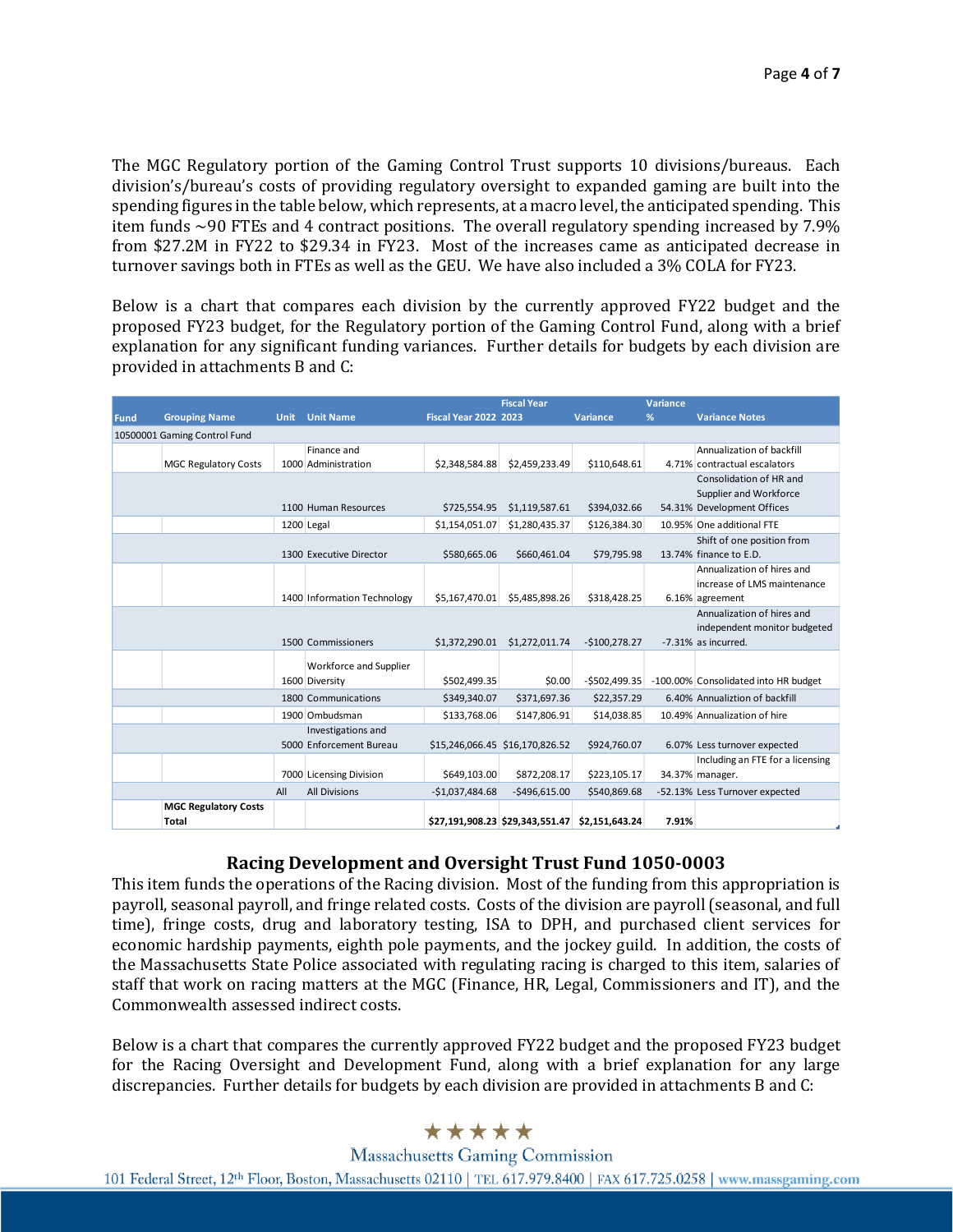|                |                                                          |             |                             |                              | <b>Fiscal Year</b> |                 | <b>Variance</b> |                                   |  |
|----------------|----------------------------------------------------------|-------------|-----------------------------|------------------------------|--------------------|-----------------|-----------------|-----------------------------------|--|
| <b>Fund</b>    | <b>Grouping Name</b>                                     | <b>Unit</b> | <b>Unit Name</b>            | <b>Fiscal Year 2022 2023</b> |                    | <b>Variance</b> | %               | <b>Variance Notes</b>             |  |
|                | 10500003 MGC Mass Racing Development and Oversight Trust |             |                             |                              |                    |                 |                 |                                   |  |
|                | <b>MGC Regulatory Costs</b>                              |             | 1000 Administration         | \$312,270.44                 | \$296,796.17       | $-$15,474.27$   | $-4.96%$        |                                   |  |
|                |                                                          |             | 1100 Human Resources        | \$70,342.22                  | \$150,072.13       | \$79,729.91     |                 | 113.35% Annualization of new hire |  |
|                |                                                          |             | 1200 Legal                  | \$29,260.84                  | \$50,600.30        | \$21,339.46     |                 | 72.93% Annualization of new hire  |  |
|                |                                                          |             |                             |                              |                    |                 |                 | Allocation of support staff to    |  |
|                |                                                          |             | 1300 Executive Director     | \$9,515.11                   | \$39,969.63        | \$30,454.52     |                 | 320.06% this item.                |  |
|                |                                                          |             |                             |                              |                    |                 |                 | Annualization of backfills and    |  |
|                |                                                          |             | 1400 Information Technology | \$203,650.57                 | \$279,588.03       | \$75,937.46     |                 | 37.29% hew hires                  |  |
|                |                                                          |             | 1500 Commissioners          | \$86,434.90                  | \$91,988.74        | \$5,553.84      |                 | 6.43% Annualization of backfills. |  |
|                |                                                          |             | 1800 Communications         | \$16,258.61                  | \$25,310.37        | \$9,051.76      |                 | 55.67% Annualization of backfill  |  |
|                |                                                          |             | 3000 Racing Division        | \$1,850,576.30               | \$1,959,451.41     | \$108,875.11    | 5.88% COLA      |                                   |  |
|                |                                                          |             | 7000 Licensing Division     | \$4,166.08                   | \$4,847.66         | \$681.58        | 16.36%          |                                   |  |
|                | <b>MGC Regulatory Costs</b>                              |             |                             |                              |                    |                 |                 |                                   |  |
|                | Total                                                    |             |                             | \$2,582,475.07               | \$2,898,624.44     | \$316,149.37    | 12.24%          |                                   |  |
|                | Indirect                                                 |             | 2000 MGC Indirect           | \$209,178.18                 | \$209,178.18       | \$0.00          | 0.00%           |                                   |  |
|                | <b>Indirect Total</b>                                    |             |                             | \$209,178.18                 | \$209,178.18       | \$0.00          | 0.00%           |                                   |  |
| 10500003 Total |                                                          |             |                             | \$2,791,653.25               | \$3,107,802.62     | \$316,149.37    | 11.32%          |                                   |  |

#### **Community Mitigation Fund 1050-0004**

In a public meeting on December 27, 2020, the Commission approved Regulations for the Community Mitigation Fund (205 CMR 153). 205 CMR 153.05 allows the Commission to expend funds for the administration and oversight of the program. The regulation requires the Commission to annually approve a budget not to exceed 10% of the funds available in the account for the fiscal year. The proposed budget, as shown in the chart below, would fund 2 FTEs, in-state travel for subrecipient monitoring purposes, and the maintenance of a grant management database.

|             |                               | <b>Object</b> |                                | <b>Fiscal Year</b> | <b>Fiscal Year</b> |                 | Variance  |                                           |
|-------------|-------------------------------|---------------|--------------------------------|--------------------|--------------------|-----------------|-----------|-------------------------------------------|
| <b>Fund</b> | <b>Grouping Name</b>          | <b>Class</b>  | object_class_name              | 2022               | 2023               | <b>Variance</b> | %         | <b>Variance Notes</b>                     |
|             | 10500004 Community Mitigation |               |                                |                    |                    |                 |           |                                           |
|             |                               |               | <b>REGULAR EMPLOYEE</b>        |                    |                    |                 |           |                                           |
|             | <b>MGC Regulatory Costs</b>   | AA            | COMPENSATION                   | \$156,872.17       | \$170,463.12       | \$13,590.95     |           | 8.66% 3% COLA and annualized FY22 hire    |
|             |                               |               | REGULAR EMPLOYEE               |                    |                    |                 |           |                                           |
|             |                               | <b>BB</b>     | <b>RELATED EXPEN</b>           | \$2,500.00         | \$5,000.00         | \$2,500.00      |           | 100.00% Partial restoration of travel     |
|             |                               |               | PENSION & INSURANCE            |                    |                    |                 |           |                                           |
|             |                               | <b>DD</b>     | <b>RELATED EX</b>              | \$61,964.51        | \$71,407.00        | \$9,442.49      |           | 15.24% Fringe rate increase               |
|             |                               | EE            | <b>ADMINISTRATIVE EXPENSES</b> | \$20,687.22        | \$20,687.22        | \$0.00          | 0.00%     |                                           |
|             |                               |               | <b>ENERGY COSTS AND SPACE</b>  |                    |                    |                 |           |                                           |
|             |                               | GG            | <b>RENTAL</b>                  | \$2,500.00         | \$2,500.00         | \$0.00          | 0.00%     |                                           |
|             |                               |               |                                |                    |                    |                 |           |                                           |
|             |                               | UU            | IT Non-Payroll Expenses        | \$130,000.00       | \$40,000.00        | $-$ \$90.000.00 |           | -69.23% FY22 CMF one-time database build. |
|             | <b>MGC Regulatory Costs</b>   |               |                                |                    |                    |                 |           |                                           |
|             | Total                         |               |                                | \$374,523.90       | \$310,057.34       | $-564,466.56$   | $-17.21%$ |                                           |
|             | 10500004 Total                |               |                                | \$374,523.90       | \$310,057.34       | $-$64,466.56$   | $-17.21%$ |                                           |

### **Public Health Trust Fund 4000-1101**

The Research and Responsible Gaming (RRG) office is a statutorily required component of the MGC and was funded from the Public Health Trust Fund beginning in FY20. Through a collaborative process with DPH and EOHHS, the MGC's RRG will continue to be funded from the PHTF in FY23. Funding for the office has been decreased by 18.9% from an approved FY22 budget of \$6.49M to an FY23 proposal of \$5.26M, with most of the increases restoring cuts to the Game Sense program and funding a follow-up research project to the baseline study. Below is a chart comparing FY22 to the FY23 proposal.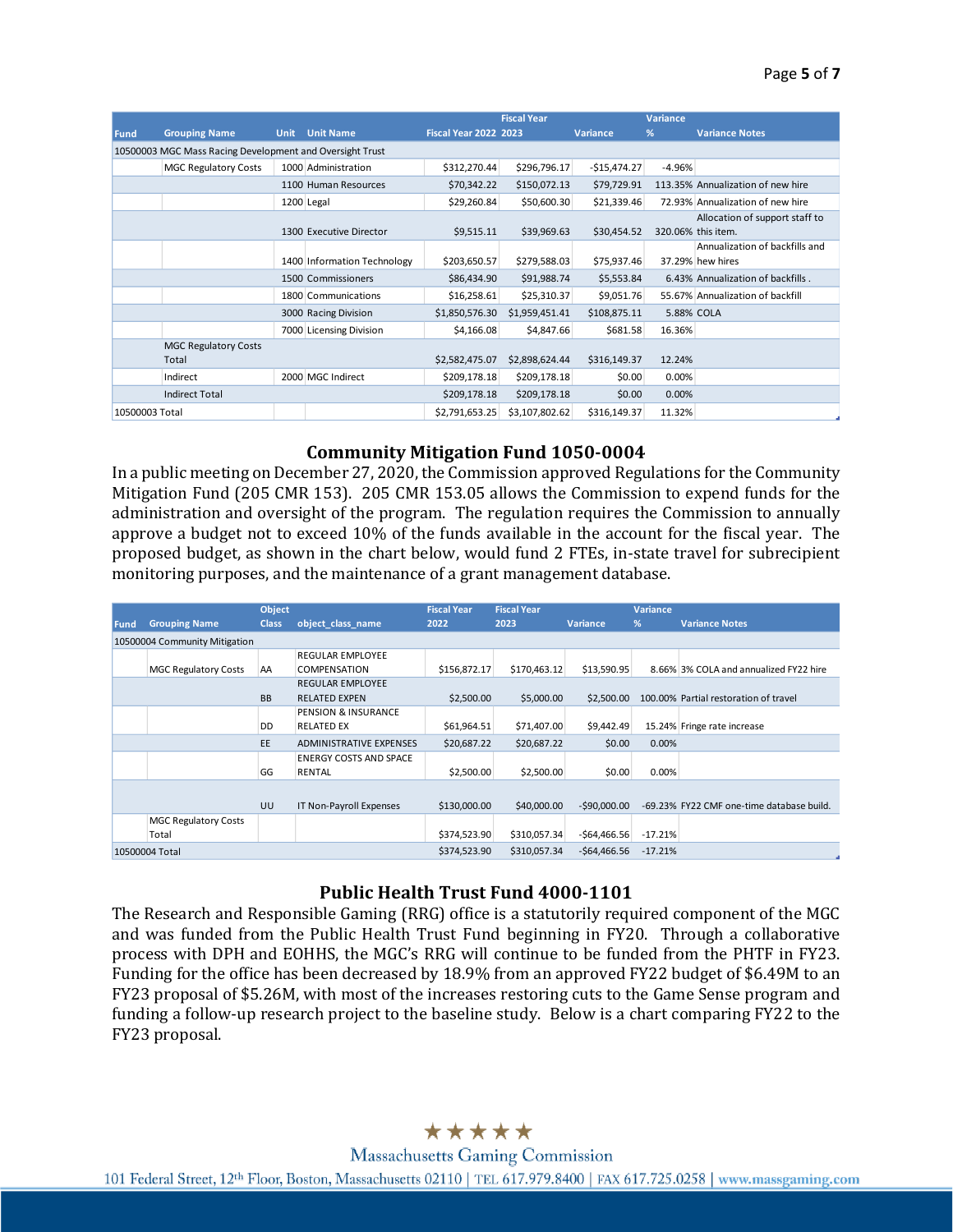|                |                                  | <b>Object</b><br><b>Fiscal Year</b><br><b>Fiscal Year</b> |                                |                | <b>Variance</b> |                                 |           |                                      |
|----------------|----------------------------------|-----------------------------------------------------------|--------------------------------|----------------|-----------------|---------------------------------|-----------|--------------------------------------|
| <b>Fund</b>    | <b>Grouping Name</b>             | <b>Class</b>                                              | object_class_name              | 2022           | 2023            | <b>Variance</b>                 | %         | <b>Variance Notes</b>                |
|                | 40001101 Public HealthTrust Fund |                                                           |                                |                |                 |                                 |           |                                      |
|                | Research and                     |                                                           |                                |                |                 |                                 |           |                                      |
|                | Responsible                      |                                                           | <b>REGULAR EMPLOYEE</b>        |                |                 |                                 |           |                                      |
|                | Gaming/PHTF                      | AA                                                        | <b>COMPENSATION</b>            | \$300.984.03   | \$313,023.39    | \$12,039.36                     | 4.00%     |                                      |
|                |                                  |                                                           | <b>REGULAR EMPLOYEE</b>        |                |                 |                                 |           |                                      |
|                |                                  | <b>BB</b>                                                 | <b>RELATED EXPEN</b>           | \$5,000.00     | \$7,250.00      | \$2,250.00                      |           | 45.00% Partial restoration of travel |
|                |                                  |                                                           | <b>PENSION &amp; INSURANCE</b> |                |                 |                                 |           |                                      |
|                |                                  | DD                                                        | <b>RELATED EX</b>              | \$118,888.70   | \$131,125.50    | \$12,236.80                     |           | 10.29% Fringe rate increase          |
|                |                                  | EE.                                                       | <b>ADMINISTRATIVE EXPENSES</b> | \$352,500.00   | \$352,602.34    | \$102.34                        | 0.03%     |                                      |
|                |                                  |                                                           | <b>FACILITY OPERATIONAL</b>    |                |                 |                                 |           |                                      |
|                |                                  | FF.                                                       | <b>EXPENSES</b>                | \$1,000.00     | \$0.00          | $-51,000.00$ $-100.00%$         |           |                                      |
|                |                                  |                                                           | <b>CONSULTANT SVCS (TO</b>     |                |                 |                                 |           |                                      |
|                |                                  | HH                                                        | DEPTS)                         | \$3,090,000.00 | \$3,091,000.00  | \$1,000.00                      | 0.03%     |                                      |
|                |                                  | IJ                                                        | <b>OPERATIONAL SERVICES</b>    | \$10,000.00    | \$10,000.00     | \$0.00                          | 0.00%     |                                      |
|                |                                  |                                                           |                                |                |                 |                                 |           | FY22 baseline follow-up study        |
|                |                                  | PP                                                        | STATE AID/POL SUB              | \$2,613,000.00 |                 | \$1,360,000.00 -\$1,253,000.00  |           | -47.95% completed.                   |
|                |                                  | UU                                                        | IT Non-Payroll Expenses        | \$2,000.00     | \$2,000.00      | \$0.00                          | 0.00%     |                                      |
|                | Research and                     |                                                           |                                |                |                 |                                 |           |                                      |
|                | Responsible                      |                                                           |                                |                |                 |                                 |           |                                      |
|                | Gaming/PHTF Total                |                                                           |                                | \$6,493,372.73 |                 | \$5,267,001.23 - \$1,226,371.50 | $-18.89%$ |                                      |
| 40001101 Total |                                  |                                                           |                                | \$6,493,372.73 |                 | \$5,267,001.23 - \$1,226,371.50 | $-18.89%$ |                                      |

### **Exposures in the FY23 Budget Proposal**

FY23 was another challenging budget to develop. We are hopeful we will not see the same turnover as we did in FY22, and we are cautiously optimistic we may see some additional travel in the coming year. The FY23 budget does have some potential exposures. The following are a brief list of exposures:

- Funded the minimum required by our insurance policy for litigation costs in the legal budget.
- Funded MSP overtime at the FY21 funding levels.
- Travel and training budgets are still below pre-pandemic levels.

#### **Assessment on Licensees**

Chapter 23K §56 (a)-(c) define how the MGC will fund its annual costs related to Gaming/non-racing activities. This chapter was further defined through 205 CMR 121.00. Section 56 (a) requires that the Commission assess a \$600 per machine fee to each licensee for every slot machine approved to be used in the facility on July 1. Staff would then combine the slot fees with any other fees we were projecting to generate in the fiscal year (primarily licensing fees) to determine the total fee revenue for the Gaming Control Fund. Section 56 (c) directs the Commission to determine the difference between the projected budget and the projected fees and assess that difference on licensees in proportion to each licensee's share of the total gaming positions.

The numbers in the chart below are estimates and will be used to generate a bill so the Commission can begin the fiscal year. When final numbers are determined, staff will revise the figures to reflect the actual gaming positions as of July 1, 2022.

| Licensee     | <b>Slots</b><br><b>Machines</b> | <b>Table</b><br><b>Games</b> | <b>Table Gaming</b><br><b>Positions</b> | Total Gaming<br><b>Positions</b> | Percentage of<br><b>Gaming</b><br><b>Positions</b> | <b>FY23 Gaming</b><br><b>Control Fund</b><br><b>Assessment</b> | <b>FY23 PHTF</b><br>Assessment |
|--------------|---------------------------------|------------------------------|-----------------------------------------|----------------------------------|----------------------------------------------------|----------------------------------------------------------------|--------------------------------|
| <b>MGM</b>   | 1,550                           | 50                           | 300                                     | 1,850                            | 24.83%                                             | 7,579,761                                                      | 1,241,611                      |
| Encore       | 2,750                           | 250                          | 1,750                                   | 4.500                            | 60.40%                                             | 18,437,256                                                     | 3,020,134                      |
| Penn         | 1,025                           |                              |                                         | 1,100                            | 14.77%                                             | 4,506,885                                                      | 738,255                        |
| <b>TOTAL</b> | 5,325                           | 300                          | 2,050                                   | 7,450                            | 100.00%                                            | 30,523,901                                                     | 5,000,000                      |